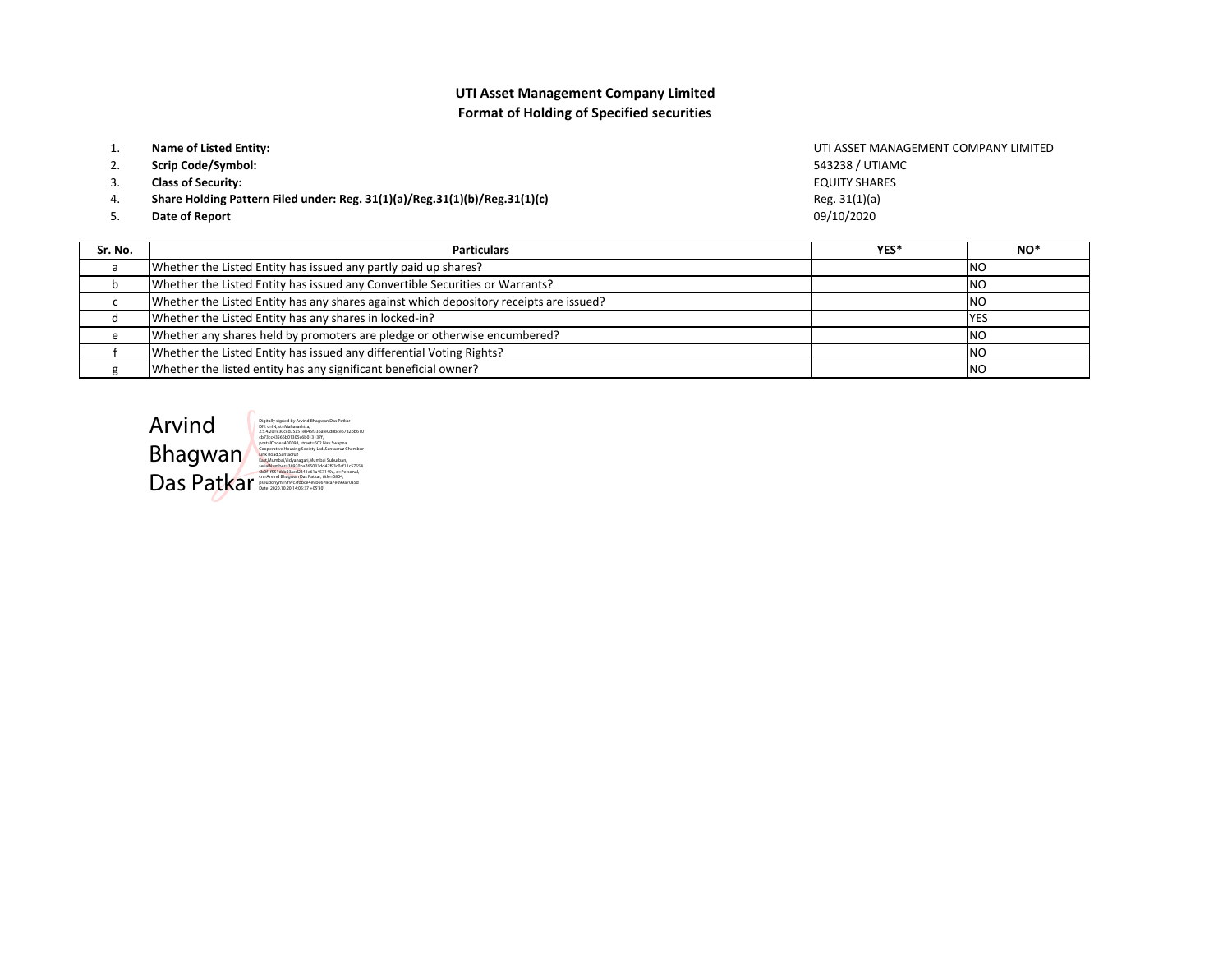#### Table I - Summary Statement holding of specified securities

| Category | <b>Category of Shareholder</b> | No of  | held      | No of fully paid No of Partly paid-No of Shares<br>Shareholders up equity shares up equity shares Underlying<br>held | Depository<br>Receipts | <b>Total No of</b><br><b>Shares Held</b><br>$(VII) =$<br>$(IV)+(V)+(VI)$ | of total no of shares securities<br>(As a % of (A+B+C2)) | Shareholding as a % Number of Voting Rights held in each class of |                            |               | <b>No of Shares</b><br>Underlying<br>Outstanding<br>converttible<br>securities<br>(Including<br><b>Warrants)</b> | Shareholding as a %<br>assuming full<br>conversion of<br>convertible Securities<br>(as a percentage of<br>diluted share capital) | Number of Locked in Shares Number of Shares | pledged or<br>otherwise<br>encumbered |                                   | <b>Number of equity</b><br>shares held in<br>dematerialized<br>form |                                             |           |
|----------|--------------------------------|--------|-----------|----------------------------------------------------------------------------------------------------------------------|------------------------|--------------------------------------------------------------------------|----------------------------------------------------------|-------------------------------------------------------------------|----------------------------|---------------|------------------------------------------------------------------------------------------------------------------|----------------------------------------------------------------------------------------------------------------------------------|---------------------------------------------|---------------------------------------|-----------------------------------|---------------------------------------------------------------------|---------------------------------------------|-----------|
|          |                                |        |           |                                                                                                                      |                        |                                                                          |                                                          |                                                                   | <b>No of Voting Rights</b> |               | Total as a<br>% of<br>$(A+B+C)$                                                                                  |                                                                                                                                  |                                             | No.                                   | As a % of<br>total Shares<br>held | No.                                                                 | As a % of<br>total<br><b>Shares</b><br>held |           |
| (1)      | (11)                           | (III)  | (IV)      | (V)                                                                                                                  | (VI)                   | (VII)                                                                    | (VIII)                                                   | Class X                                                           | <b>Class Y</b>             | Total<br>(IX) |                                                                                                                  | (X)                                                                                                                              | (XI)                                        |                                       | (X  )                             |                                                                     | (X  )                                       | (XIV)     |
|          |                                |        |           |                                                                                                                      |                        |                                                                          |                                                          |                                                                   |                            |               |                                                                                                                  |                                                                                                                                  |                                             |                                       |                                   |                                                                     |                                             |           |
| (A)      | Promoter & Promoter Group      |        |           |                                                                                                                      |                        |                                                                          | 0.00                                                     |                                                                   |                            |               | 0.00                                                                                                             |                                                                                                                                  | 0.00                                        |                                       | 0.00                              |                                                                     | 0.00                                        |           |
| (B)      | Public                         | 544452 | 126787254 |                                                                                                                      |                        | 126787254                                                                | 100.00                                                   | 126787254                                                         |                            | 126787254     | 100.00                                                                                                           |                                                                                                                                  | 100.00                                      | 98508541                              | 77.70                             |                                                                     | 0.00                                        | 12644807  |
| (C)      | Non Promoter-Non Public        |        |           |                                                                                                                      |                        |                                                                          |                                                          |                                                                   |                            |               |                                                                                                                  |                                                                                                                                  |                                             |                                       |                                   |                                                                     |                                             |           |
| (C1)     | Shares underlying DRs          |        |           |                                                                                                                      |                        |                                                                          | 0.00                                                     |                                                                   |                            |               | 0.00                                                                                                             |                                                                                                                                  | 0.00                                        |                                       | 0.00                              |                                                                     | 0.00                                        |           |
| (C2)     | Shares held by Employes Trusts |        |           |                                                                                                                      |                        |                                                                          | 0.00                                                     |                                                                   |                            |               | 0.00                                                                                                             |                                                                                                                                  | 0.00                                        |                                       | 0.00                              |                                                                     | 0.00                                        |           |
|          |                                |        |           |                                                                                                                      |                        |                                                                          |                                                          |                                                                   |                            |               |                                                                                                                  |                                                                                                                                  |                                             |                                       |                                   |                                                                     |                                             |           |
|          | Total:                         | 544452 | 126787254 |                                                                                                                      |                        | 126787254                                                                | 100.00                                                   | 126787254                                                         |                            | 126787254     | 100.00                                                                                                           |                                                                                                                                  | 100.00                                      | 98508541                              | 77.70                             |                                                                     | 0.00                                        | 126448078 |

# Arvind Bhagwan Das Patkar

Digitally signed by Arvind Bhagwan Das Patkar<br>Digitally signed by Arvind Bhagwan Das Patkar<br>2.5.4.20=c30ccd75a51eb45f336afe0d8bce6732bb6<br>10cb73ccd3566b01305c6b013137f,<br>Cooperative Housing Society Ltd.,Santacruz<br>Cooperative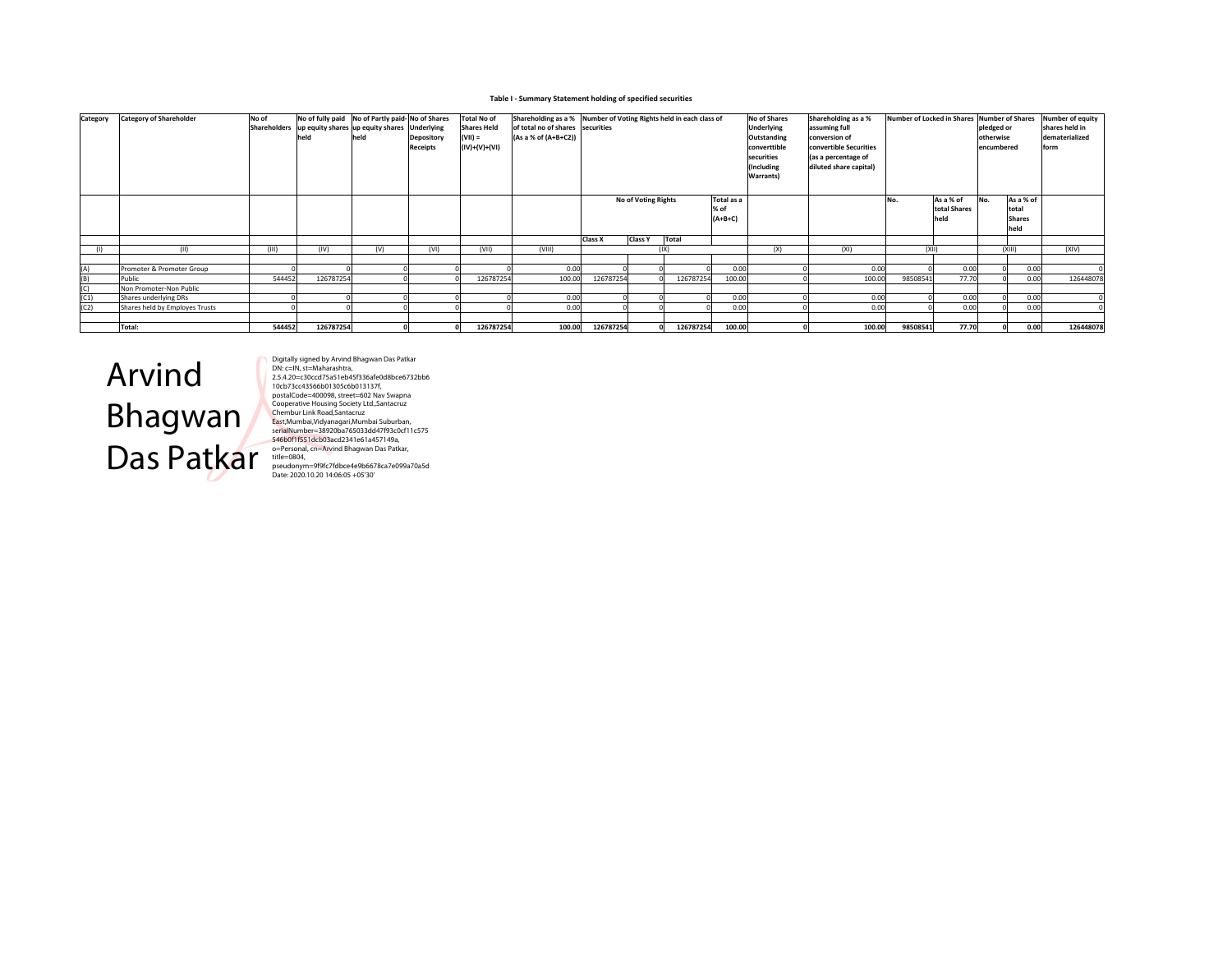#### Table II - Statement showing shareholding pattern of the Promoter and Promoter Group

| Category | Category & Name of the Shareholder                 | No of Shareholders | No of fully<br>paid up<br>equity shares equity<br>held | paid-up<br>shares held | No of Partly No of Shares<br>Underlying<br>Depository<br><b>Receipts</b> | <b>Total No of</b><br><b>Shares Held</b><br>$(IV+V+VI)$ | Shareholding as a % Number of Voting Rights held in each class of<br>of total no of shares securities<br>(calculated as per<br>SCRR, 1957 (VIII) As a<br>% of (A+B+C2 |         |                |                     |                              | No of Shares<br><b>Underlying</b><br>Outstanding<br>converttible<br>securities<br>(Including<br>Warrants) | Shareholding as a %<br>assuming full conversion Shares<br>of convertible Securities<br>(as a percentage of<br>diluted share capital)<br>(VII)+(X) As a % of<br>$(A+B+C2)$ |     | Number of Locked in               | encumbered | <b>Number of Shares</b><br>pledged or otherwise | Number of equity<br>shares held in<br>dematerialized form |
|----------|----------------------------------------------------|--------------------|--------------------------------------------------------|------------------------|--------------------------------------------------------------------------|---------------------------------------------------------|-----------------------------------------------------------------------------------------------------------------------------------------------------------------------|---------|----------------|---------------------|------------------------------|-----------------------------------------------------------------------------------------------------------|---------------------------------------------------------------------------------------------------------------------------------------------------------------------------|-----|-----------------------------------|------------|-------------------------------------------------|-----------------------------------------------------------|
|          |                                                    |                    |                                                        |                        |                                                                          |                                                         |                                                                                                                                                                       |         |                | No of Voting Rights | Total as a %<br>of $(A+B+C)$ |                                                                                                           |                                                                                                                                                                           | No. | As a % of<br>total Shares<br>held | No.        | As a % of total<br>Shares held                  |                                                           |
|          |                                                    |                    |                                                        |                        |                                                                          |                                                         |                                                                                                                                                                       | Class X | <b>Class Y</b> | Total               |                              |                                                                                                           |                                                                                                                                                                           |     |                                   |            |                                                 |                                                           |
|          | (1)                                                | (III)              | (IV)                                                   | (V)                    | (VI)                                                                     | (VII)                                                   | (VIII)                                                                                                                                                                |         |                | (IX)                |                              | (X)                                                                                                       | (XI)                                                                                                                                                                      |     | (XII)                             |            | (XIII)                                          | (XIV)                                                     |
| (1)      | Indian                                             |                    |                                                        |                        |                                                                          |                                                         |                                                                                                                                                                       |         |                |                     |                              |                                                                                                           |                                                                                                                                                                           |     |                                   |            |                                                 |                                                           |
| (a)      | Individuals/Hindu undivided Family                 |                    |                                                        |                        |                                                                          |                                                         | 0.00                                                                                                                                                                  |         |                | $\Omega$            | 0.00                         |                                                                                                           | 0.00                                                                                                                                                                      |     | 0.00                              |            | 0.00                                            |                                                           |
| (b)      | Central Government/State Government(s)             |                    |                                                        |                        |                                                                          |                                                         | 0.00                                                                                                                                                                  |         |                | $\Omega$            | 0.00                         |                                                                                                           | 0.00                                                                                                                                                                      |     | 0.00                              |            | 0.00                                            |                                                           |
| (c)      | Financial Institutions/Banks                       |                    |                                                        |                        |                                                                          |                                                         | 0.00                                                                                                                                                                  |         |                | $\Omega$            | 0.00                         |                                                                                                           | 0.00                                                                                                                                                                      |     | 0.00                              |            | 0.00                                            |                                                           |
| (d)      | Any Other                                          |                    |                                                        |                        |                                                                          |                                                         | 0.00                                                                                                                                                                  |         |                | $\Omega$            | 0.00                         | $\Omega$                                                                                                  | 0.00                                                                                                                                                                      |     | 0.00                              |            | 0.00                                            |                                                           |
|          | Sub-Total (A)(1)                                   |                    |                                                        |                        |                                                                          |                                                         | 0.00                                                                                                                                                                  |         |                | $\mathbf{a}$        | 0.00                         |                                                                                                           | 0.00                                                                                                                                                                      |     | 0.00                              |            | 0.00                                            |                                                           |
| (2)      | Foreign                                            |                    |                                                        |                        |                                                                          |                                                         |                                                                                                                                                                       |         |                |                     |                              |                                                                                                           |                                                                                                                                                                           |     |                                   |            |                                                 |                                                           |
|          | Individuals (Non-Resident Individuals/Foreign      |                    |                                                        |                        |                                                                          |                                                         |                                                                                                                                                                       |         |                |                     |                              |                                                                                                           |                                                                                                                                                                           |     |                                   |            |                                                 |                                                           |
| (a)      | Individuals                                        |                    |                                                        |                        |                                                                          |                                                         | 0.00                                                                                                                                                                  |         |                |                     | 0.00                         |                                                                                                           | 0.00                                                                                                                                                                      |     | 0.00                              |            | 0.00                                            |                                                           |
| (b)      | Government                                         |                    |                                                        |                        |                                                                          |                                                         | 0.00                                                                                                                                                                  |         |                | $\Omega$            | 0.00                         | $\Omega$                                                                                                  | 0.00                                                                                                                                                                      |     | 0.00                              |            | 0.00                                            |                                                           |
| (c)      | Institutions                                       |                    |                                                        |                        |                                                                          |                                                         | 0.00                                                                                                                                                                  |         |                | $\Omega$            | 0.00                         |                                                                                                           | 0.00                                                                                                                                                                      |     | 0.00                              |            | 0.00                                            |                                                           |
|          |                                                    |                    |                                                        |                        |                                                                          |                                                         |                                                                                                                                                                       |         |                |                     |                              |                                                                                                           |                                                                                                                                                                           |     |                                   |            |                                                 |                                                           |
| (d)      | Foreign Portfolio Investor                         |                    |                                                        |                        | $\Omega$                                                                 |                                                         | 0.00<br>$\Omega$                                                                                                                                                      |         |                | $\Omega$            | 0.00                         |                                                                                                           | 0.00                                                                                                                                                                      |     | 0.00                              |            | 0.00                                            |                                                           |
|          |                                                    |                    |                                                        |                        |                                                                          |                                                         |                                                                                                                                                                       |         |                |                     |                              |                                                                                                           |                                                                                                                                                                           |     |                                   |            |                                                 |                                                           |
| (e)      | Any Other                                          |                    |                                                        |                        | $\sim$                                                                   |                                                         | 0.00                                                                                                                                                                  |         |                | $\Omega$            | 0.00                         |                                                                                                           | 0.00                                                                                                                                                                      |     | 0.00                              |            | 0.00                                            |                                                           |
|          |                                                    |                    |                                                        |                        |                                                                          |                                                         |                                                                                                                                                                       |         |                |                     |                              |                                                                                                           |                                                                                                                                                                           |     |                                   |            |                                                 |                                                           |
|          | Sub-Total (A)(2)                                   |                    |                                                        |                        | $\Omega$                                                                 |                                                         | 0.00<br>n                                                                                                                                                             |         |                | $\mathbf{a}$        | 0.00                         |                                                                                                           | 0.00                                                                                                                                                                      |     | 0.00                              |            | 0.00                                            |                                                           |
|          | <b>Total Shareholding of Promoter and Promoter</b> |                    |                                                        |                        |                                                                          |                                                         |                                                                                                                                                                       |         |                |                     |                              |                                                                                                           |                                                                                                                                                                           |     |                                   |            |                                                 |                                                           |
|          | Group (A)=(A)(1)+(A)(2)                            |                    |                                                        |                        |                                                                          |                                                         | 0.00                                                                                                                                                                  |         |                | $\Omega$            | 0.00                         |                                                                                                           | 0.00                                                                                                                                                                      |     | 0.00                              |            | 0.00                                            |                                                           |



Digitally signed by Arvind Bhagwan Das Patkar<br>Digitally signed by Arvind Bhagwan Das Patkar<br>2.5.4.20–30xcd75a51eb455136afe0d80bce673<br>2.bb610cb73cc43566b01305c6b013137f,<br>Cooperative Housing Society Ltd, Santacruz<br>Cooperativ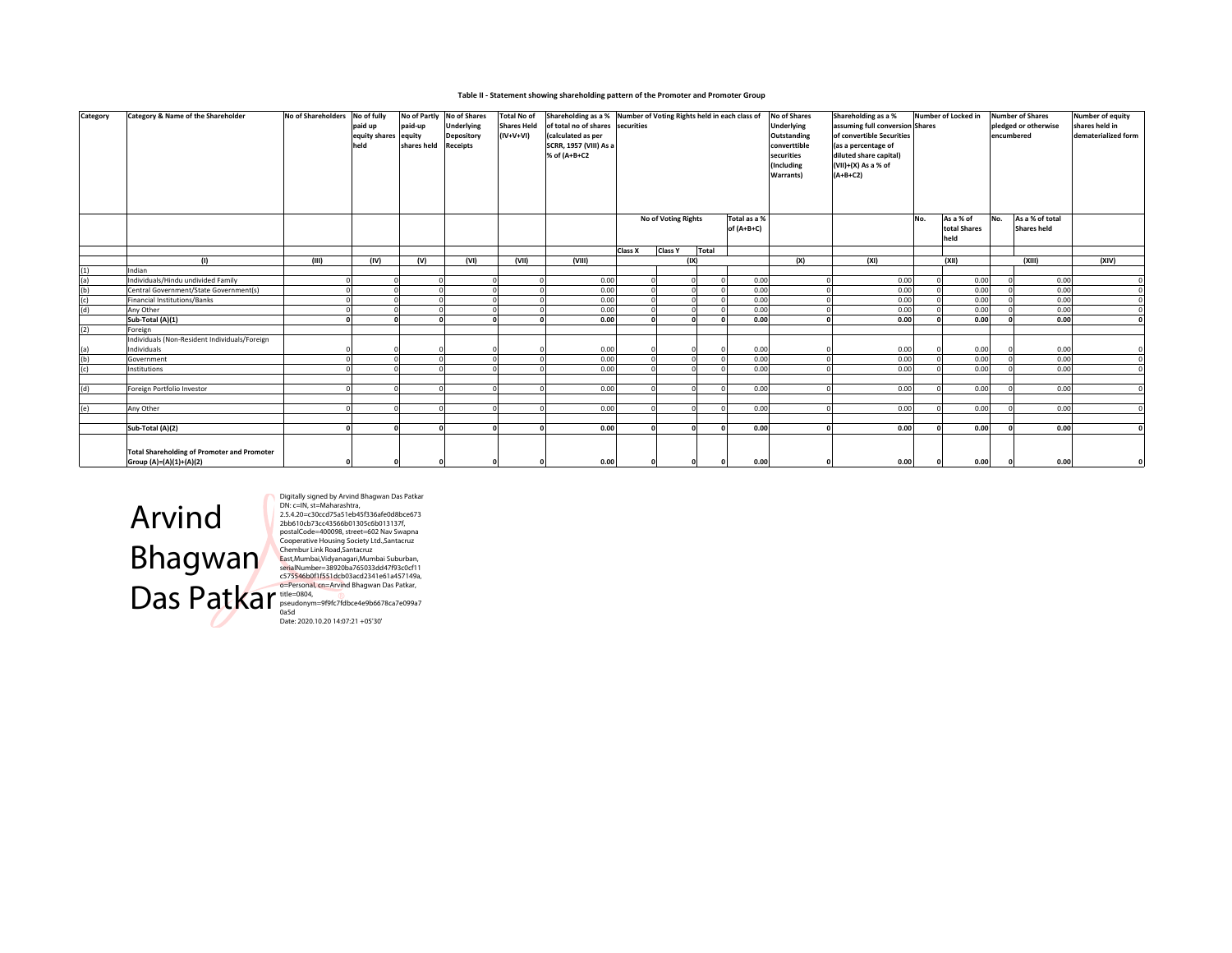#### **Table III - Statement showing shareholding pattern of the Public shareholder**

| Category   | Category & Name of the Shareholder                                                   | No of<br><b>Shareholders</b> | No of fully paid up No of Partly No of Shares<br>equity shares held paid-up | equity<br>shares held Receipts | <b>Underlying</b><br><b>Depository</b> | <b>Total No of Shares Shareholding</b><br>Held (IV+V+VI) | as a % of total<br>no of shares<br>$(A+B+C2)$ | Number of Voting Rights held in each class of securities |                            |              |              | No of Shares<br><b>Underlying</b><br>Outstanding<br>converttible<br>securities (Including diluted share capital)<br>Warrants) | Shareholding as a %<br>assuming full conversion<br>of convertible Securities<br>(as a percentage of | <b>Number of Locked in Shares</b> |                     | or otherwise encumbered |                    | Number of Shares pledged Number of equity<br>hares held in<br>dematerialized<br>form |
|------------|--------------------------------------------------------------------------------------|------------------------------|-----------------------------------------------------------------------------|--------------------------------|----------------------------------------|----------------------------------------------------------|-----------------------------------------------|----------------------------------------------------------|----------------------------|--------------|--------------|-------------------------------------------------------------------------------------------------------------------------------|-----------------------------------------------------------------------------------------------------|-----------------------------------|---------------------|-------------------------|--------------------|--------------------------------------------------------------------------------------|
|            |                                                                                      |                              |                                                                             |                                |                                        |                                                          |                                               |                                                          | <b>No of Voting Rights</b> |              | Total as a % |                                                                                                                               |                                                                                                     | No.                               | As a % of total No. |                         | As a % of total    |                                                                                      |
|            |                                                                                      |                              |                                                                             |                                |                                        |                                                          |                                               |                                                          |                            |              | of $(A+B+C)$ |                                                                                                                               |                                                                                                     |                                   | <b>Shares held</b>  |                         | <b>Shares held</b> |                                                                                      |
|            |                                                                                      |                              |                                                                             |                                |                                        |                                                          |                                               |                                                          |                            |              |              |                                                                                                                               |                                                                                                     |                                   |                     |                         |                    |                                                                                      |
|            |                                                                                      |                              |                                                                             |                                |                                        |                                                          |                                               |                                                          |                            |              |              |                                                                                                                               |                                                                                                     |                                   |                     |                         |                    |                                                                                      |
|            |                                                                                      |                              |                                                                             |                                |                                        |                                                          |                                               | Class X                                                  | Class Y                    | <b>Total</b> |              |                                                                                                                               |                                                                                                     |                                   |                     |                         |                    |                                                                                      |
|            | (1)<br>Institutions                                                                  | (III)                        | (IV)                                                                        | (V)                            | (VI)                                   | (VII)                                                    | (VIII)                                        |                                                          | (IX)                       |              |              | (X)                                                                                                                           | (XI)                                                                                                |                                   | (XII)               | (XIII)                  |                    | (XIV)                                                                                |
| (1)<br>(a) | Mutual Funds                                                                         | 15                           | 10042737                                                                    |                                | $\Omega$                               | 10042737                                                 | 7.92                                          | 10042737                                                 |                            | 10042737     | 7.92         |                                                                                                                               | 7.92                                                                                                | 7852154                           | 78.19               |                         | 0.00               | 10042737                                                                             |
|            | ICICI PRUDENTIAL MUTUAL FUND                                                         |                              | 1882151                                                                     |                                |                                        | 1882151                                                  | 1.48                                          | 1882151                                                  |                            | 1882151      | 1.48         |                                                                                                                               | 1.48                                                                                                | 1350567                           | 71.76               |                         | 0.00               | 1882151                                                                              |
|            | INVESCO TRUSTEE PRIVATE LIMITED MUTUAL                                               |                              |                                                                             |                                |                                        |                                                          |                                               |                                                          |                            |              |              |                                                                                                                               |                                                                                                     |                                   |                     |                         |                    |                                                                                      |
|            | <b>FUND</b>                                                                          |                              | 1524361                                                                     |                                |                                        | 1524361                                                  | 1.20                                          | 1524361                                                  |                            | 1524361      | 1.20         |                                                                                                                               | 1.20                                                                                                | 684288                            | 44.89               |                         | 0.00               | 1524361                                                                              |
| (b)        | Venture Capital Funds                                                                |                              |                                                                             |                                |                                        |                                                          | 0.00                                          |                                                          |                            |              | 0.00         |                                                                                                                               | 0.00                                                                                                |                                   | 0.00                |                         | 0.00               |                                                                                      |
| (c)        | Alternate Investment Funds                                                           |                              | 2919409                                                                     |                                |                                        | 2919409                                                  | 2.30                                          | 2919409                                                  |                            | 2919409      | 2.30         |                                                                                                                               | 2.30                                                                                                | 630477                            | 21.60               |                         | 0.00               | 2919409                                                                              |
| (d)        | Foreign Venture Capital Investors                                                    |                              |                                                                             | $\Omega$                       | $\Omega$                               |                                                          | 0.00                                          |                                                          |                            |              | 0.00         | $\Omega$                                                                                                                      | 0.00                                                                                                |                                   | 0.00                |                         | 0.00               |                                                                                      |
| (e)        | Foreign Portfolio Investors                                                          | 18                           | 5672389                                                                     | $\Omega$                       | $\Omega$                               | 5672389                                                  | 4.47                                          | 5672389                                                  |                            | 5672389      | 4.47         | $\Omega$                                                                                                                      | 4.47                                                                                                | 2252935                           | 39.72               | $\Omega$                | 0.00               | 5672389                                                                              |
| (f)        | <b>Financial Institutions/Banks</b>                                                  |                              | 44810508                                                                    | $\mathsf{C}$                   | $\Omega$                               | 44810508                                                 | 35.34                                         | 44810508                                                 |                            | 44810508     | 35.34        |                                                                                                                               | 35.34                                                                                               | 44651485                          | 99.65               |                         | 0.00               | 44810508                                                                             |
|            | <b>BANK OF BARODA</b>                                                                |                              | 12665051                                                                    |                                |                                        | 12665051                                                 | 9.99                                          | 12665051                                                 |                            | 12665051     | 9.99         |                                                                                                                               | 9.99                                                                                                | 1266505                           | 100.00              |                         | 0.00               | 12665051                                                                             |
|            | PUNJAB NATIONAL BANK                                                                 |                              | 19321383                                                                    |                                |                                        | 19321383                                                 | 15.24                                         | 19321383                                                 |                            | 19321383     | 15.24        |                                                                                                                               | 15.24                                                                                               | 19321383                          | 100.00              |                         | 0.00               | 19321383                                                                             |
|            | STATE BANK OF INDIA                                                                  |                              | 12665051                                                                    | $\Omega$                       | $\Omega$                               | 12665051                                                 | 9.99                                          | 12665051                                                 |                            | 12665051     | 9.99         | $\Omega$                                                                                                                      | 9.99                                                                                                | 1266505                           | 100.00              |                         | 0.00               | 12665051                                                                             |
| (e)        | <b>Insurance Companies</b>                                                           |                              | 12665051                                                                    |                                |                                        | 12665051                                                 | 9.99                                          | 12665051                                                 |                            | 12665051     | 9.99         |                                                                                                                               | 9.99                                                                                                | 1266505                           | 100.00              |                         | 0.00               | 12665051                                                                             |
|            | LIFE INSURANCE CORPORATION OF INDIA                                                  |                              | 12665051                                                                    |                                |                                        | 12665051                                                 | 9.99                                          | 12665051                                                 |                            | 12665051     | 9.99         |                                                                                                                               | 9.99                                                                                                | 1266505                           | 100.00              |                         | 0.00               | 12665051                                                                             |
| (h)        | Provident Funds/Pension Funds                                                        |                              |                                                                             |                                | $\Omega$                               |                                                          | 0.00                                          |                                                          |                            |              | 0.00         |                                                                                                                               | 0.00                                                                                                |                                   | 0.00                |                         | 0.00               |                                                                                      |
|            | Any Other                                                                            |                              | 29161069                                                                    |                                | $\Omega$                               | 29161069                                                 | 23.00                                         | 29161069                                                 |                            | 29161069     | 23.00        |                                                                                                                               | 23.00                                                                                               | 29161069                          | 100.00              |                         | 0.00               | 29161069                                                                             |
|            | <b>OVEREAS CORPORATE BODIES</b>                                                      |                              | 29161069                                                                    |                                |                                        | 29161069                                                 | 23.00                                         | 29161069                                                 |                            | 29161069     | 23.00        |                                                                                                                               | 23.00                                                                                               | 2916106                           | 100.00              |                         | 0.00               | 29161069                                                                             |
|            | T. ROWE PRICE INTERNATIONAL LTD                                                      |                              | 29161069                                                                    |                                |                                        | 29161069                                                 | 23.00                                         | 29161069                                                 |                            | 29161069     | 23.00        |                                                                                                                               | 23.00                                                                                               | 29161069                          | 100.00              |                         | 0.00               | 29161069                                                                             |
|            | Sub Total (B)(1)                                                                     | 49                           | 105271163                                                                   |                                | $\Omega$                               | 105271163                                                | 83.03                                         | 105271163                                                |                            | 105271163    | 83.03        |                                                                                                                               | 83.030                                                                                              | 97213171                          | 92.35               |                         | 0.00               | 105271163                                                                            |
|            | Central Government/State                                                             |                              |                                                                             |                                |                                        |                                                          |                                               |                                                          |                            |              |              |                                                                                                                               |                                                                                                     |                                   |                     |                         |                    |                                                                                      |
| (2)        | Government(s)/President of India                                                     |                              |                                                                             |                                |                                        |                                                          | 0.00                                          |                                                          |                            |              | 0.00         |                                                                                                                               | 0.00                                                                                                |                                   | 0.00                |                         | 0.00               |                                                                                      |
|            | Sub Total (B)(2)                                                                     | $\Omega$                     | n                                                                           |                                | $\Omega$                               |                                                          | 0.00                                          | <sub>0</sub>                                             |                            |              | 0.00         |                                                                                                                               | 0.00                                                                                                |                                   | 0.00                |                         | 0.00               | $\Omega$                                                                             |
| (3)        | Non-Institutions                                                                     |                              |                                                                             |                                |                                        |                                                          |                                               |                                                          |                            |              |              |                                                                                                                               |                                                                                                     |                                   |                     |                         |                    |                                                                                      |
|            | Individual shareholders holding nominal share                                        |                              |                                                                             |                                |                                        |                                                          |                                               |                                                          |                            |              |              |                                                                                                                               |                                                                                                     |                                   |                     |                         |                    |                                                                                      |
| (a)        | capital up to Rs.2 lakhs                                                             | 541939                       | 17046023                                                                    |                                |                                        | 17046023                                                 | 13.44                                         | 17046023                                                 |                            | 17046023     | 13.44        |                                                                                                                               | 13.44                                                                                               | 328375                            | 1.93                |                         | 0.00               | 16768247                                                                             |
|            | ii.Individual shareholders holding nominal share<br>capital in excess of Rs. 2 Lakhs | 24                           | 1339176                                                                     |                                |                                        | 1339176                                                  | 1.06                                          | 1339176                                                  |                            | 1339176      | 1.06         |                                                                                                                               | 1.06                                                                                                | 50000                             | 3.73                |                         | 0.00               | 1278776                                                                              |
| (b)        | NBFCs Registered with RBI                                                            | $\Omega$                     |                                                                             | $\Omega$                       | $\Omega$                               |                                                          | 0.00                                          | $\Omega$                                                 |                            |              | 0.00         |                                                                                                                               | 0.00                                                                                                |                                   | 0.00                |                         | 0.00               |                                                                                      |
| (c)        | <b>Employee Trusts</b>                                                               |                              |                                                                             |                                | $\Omega$                               |                                                          | 0.00                                          | $\Omega$                                                 |                            |              | 0.00         |                                                                                                                               | 0.00                                                                                                |                                   | 0.00                |                         | 0.00               | $\Omega$                                                                             |
|            | Overseas Depositories (Holding DRs)(Balancing                                        |                              |                                                                             |                                |                                        |                                                          |                                               |                                                          |                            |              |              |                                                                                                                               |                                                                                                     |                                   |                     |                         |                    |                                                                                      |
| (d)        | figure)                                                                              |                              |                                                                             |                                |                                        |                                                          | 0.00                                          |                                                          |                            |              | 0.00         |                                                                                                                               | 0.00                                                                                                |                                   | 0.00                |                         | 0.00               |                                                                                      |
| (e)        | Any Other                                                                            | 2440                         | 3130892                                                                     |                                | $\Omega$                               | 3130892                                                  | 2.47                                          | 3130892                                                  |                            | 3130892      | 2.47         |                                                                                                                               | 2.47                                                                                                | 916995                            | 29.29               |                         | 0.00               | 3129892                                                                              |
|            | <b>FOREIGN NATIONALS</b>                                                             |                              | 27                                                                          |                                |                                        | 27                                                       | 0.00                                          | 27                                                       |                            | 27           | 0.00         |                                                                                                                               | 0.00                                                                                                |                                   | 0.00                |                         | 0.00               | 27                                                                                   |
|            | NON RESIDENT INDIANS                                                                 | 2342                         | 370665                                                                      |                                |                                        | 370665                                                   | 0.29                                          | 370665                                                   |                            | 370665       | 0.29         |                                                                                                                               | 0.29                                                                                                | 3335                              | 0.90                |                         | 0.00               | 369665                                                                               |
|            | NON RESIDENT INDIAN NON REPATRIABLE                                                  |                              | 6632                                                                        |                                |                                        | 6632                                                     | 0.01                                          | 6632                                                     |                            | 6632         | 0.01         |                                                                                                                               | 0.01                                                                                                | 6200                              | 93.49               |                         | 0.00               | 6632                                                                                 |
|            | Qualified Institutional Buyer                                                        |                              | 1916935                                                                     | $\Omega$                       | $\Omega$                               | 1916935                                                  | 1.51                                          | 1916935                                                  |                            | 1916935      | 1.51         | $\Omega$                                                                                                                      | 1.51                                                                                                | 900558                            | 46.98               |                         | 0.00               | 1916935                                                                              |
|            | <b>BODIES CORPORATES</b>                                                             | 82                           | 836633                                                                      | $\mathsf{C}$                   | $\Omega$                               | 836633                                                   | 0.66                                          | 836633                                                   |                            | 836633       | 0.66         |                                                                                                                               | 0.66                                                                                                | 6902                              | 0.82                |                         | 0.00               | 836633                                                                               |
|            | Sub Total (B)(3)                                                                     | 544403                       | 21516091                                                                    |                                |                                        | 21516091                                                 | 16.97                                         | 21516091                                                 |                            | 21516091     | 16.97        |                                                                                                                               | 16.97023188                                                                                         | 1295370                           | 6.02                |                         | 0.00               | 21176915                                                                             |
|            | Total Public Shareholding (B) =                                                      |                              |                                                                             |                                |                                        |                                                          |                                               |                                                          |                            |              |              |                                                                                                                               |                                                                                                     |                                   |                     |                         |                    |                                                                                      |
|            | $(B)(1)+(B)(2)+(B)(3)$                                                               | 544452                       | 126787254                                                                   |                                |                                        | 126787254                                                | 100                                           | 126787254                                                |                            | 126787254    | 100          |                                                                                                                               | 100                                                                                                 | 98508541                          | 77.70               |                         | 0.00               | 126448078                                                                            |

Arvind Bhagwan Das Patkar Digitally signed by Arvind Bhagwan Das Patkar<br>Dick Child, Samped by Arvind Bhagwan Das Patkar<br>CoL272=202cc1755316H931536H608bce6732bb61<br>CoL73cc43566b01305c6b013137f,<br>postaClode=400058, street=602 New Swappar<br>Cooperative Ho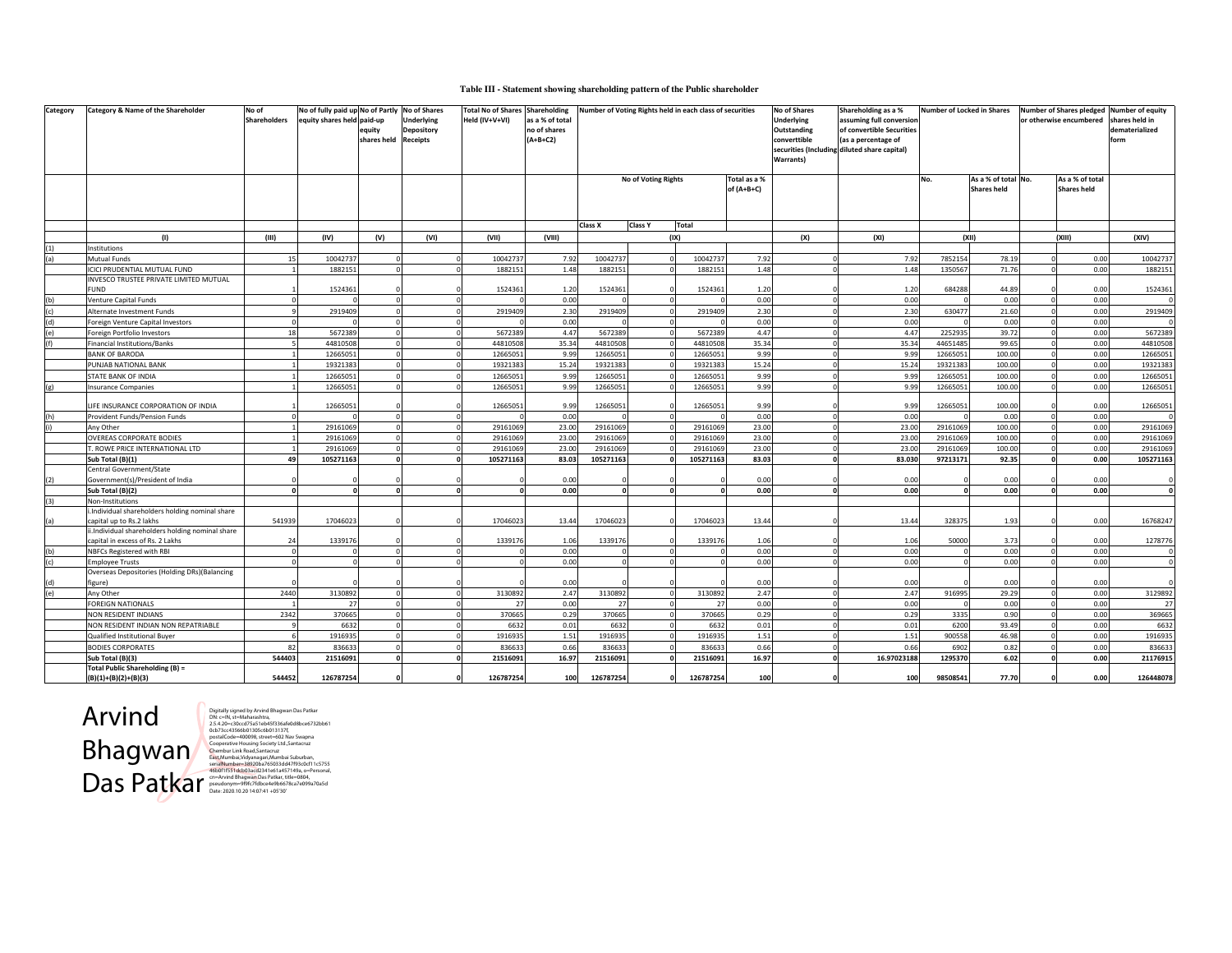### Table IV - Statement showing shareholding pattern of the Non Promoter - Non Public Shareholder

| Category | Category & Name of the Shareholder             | No of Shareholders No of fully |                      |                      | No of Partly No of Shares Total No of |           | Shareholding Number of Voting Rights held in each |                       |      |              | No of Shares Underlying Shareholding as a % |                        | Number of Locked   | <b>Number of Shares</b>                 | <b>Number of equity</b> |
|----------|------------------------------------------------|--------------------------------|----------------------|----------------------|---------------------------------------|-----------|---------------------------------------------------|-----------------------|------|--------------|---------------------------------------------|------------------------|--------------------|-----------------------------------------|-------------------------|
|          |                                                |                                | paid up              | paid-up              | Underlying                            |           | Shares Held as a % of total class of securities   |                       |      |              | Outstanding                                 | assuming full          | in Shares          | pledged or otherwise                    | shares held in          |
|          |                                                |                                | equity shares equity |                      | <b>Depository</b>                     | (IV+V+VI) | no of shares                                      |                       |      |              | converttible securities                     | conversion of          |                    | encumbered                              | dematerialized          |
|          |                                                |                                | held                 | shares held Receipts |                                       |           | $(A+B+C2)$                                        |                       |      |              | (Including Warrants)                        | convertible Securities |                    |                                         | form                    |
|          |                                                |                                |                      |                      |                                       |           |                                                   |                       |      |              |                                             | (as a percentage of    |                    |                                         |                         |
|          |                                                |                                |                      |                      |                                       |           |                                                   |                       |      |              |                                             | diluted share capital) |                    |                                         |                         |
|          |                                                |                                |                      |                      |                                       |           |                                                   | No of Voting Rights   |      | Total as a % |                                             |                        |                    | No. As a % of total No. As a % of total |                         |
|          |                                                |                                |                      |                      |                                       |           |                                                   |                       |      | of $(A+B+C)$ |                                             |                        | <b>Shares held</b> | <b>Shares held</b>                      |                         |
|          |                                                |                                |                      |                      |                                       |           |                                                   |                       |      |              |                                             |                        |                    |                                         |                         |
|          |                                                |                                |                      |                      |                                       |           |                                                   | Class X Class Y Total |      |              |                                             |                        |                    |                                         |                         |
|          |                                                | (III)                          | (IV)                 | (V)                  | (VI)                                  | (VII)     | (VIII)                                            |                       | (IX) |              | (X)                                         | (XI)                   | (XII)              | (XIII                                   | (XIV)                   |
| (1)      | Custodian/DR Holder                            |                                |                      |                      |                                       |           | 0.00                                              |                       |      | 0.00         |                                             | 0.00                   | 0.00               | 0.00                                    |                         |
|          |                                                |                                |                      |                      |                                       |           |                                                   |                       |      |              |                                             |                        |                    |                                         |                         |
|          | Employee Benefit Trust (under SEBI(Share based |                                |                      |                      |                                       |           |                                                   |                       |      |              |                                             |                        |                    |                                         |                         |
| (2)      | Employee Benefit) Regulations 2014)            |                                |                      |                      |                                       |           | 0.00                                              |                       |      | 0.00         |                                             | 0.00                   | 0.00               | 0.00                                    |                         |
|          |                                                |                                |                      |                      |                                       |           |                                                   |                       |      |              |                                             |                        |                    |                                         |                         |
|          | Total Non-Promoter-Non Public Shareholding (C) |                                |                      |                      |                                       |           | 0.00                                              |                       |      | 0.00         |                                             | 0.00                   | 0.00               |                                         |                         |



Digitally signed by Arvind Bhagwan Das Patkar<br>Digitally signed by Arvind Bhagwan Das Patkar<br>2.5.4.20-c-20ccd<sup>7</sup>3531 be45533546608bc66732<br>bb61 0cb73cc43566b01305c6b013137f,<br>cosperative Housing Society Lut, Santacuz<br>Croperat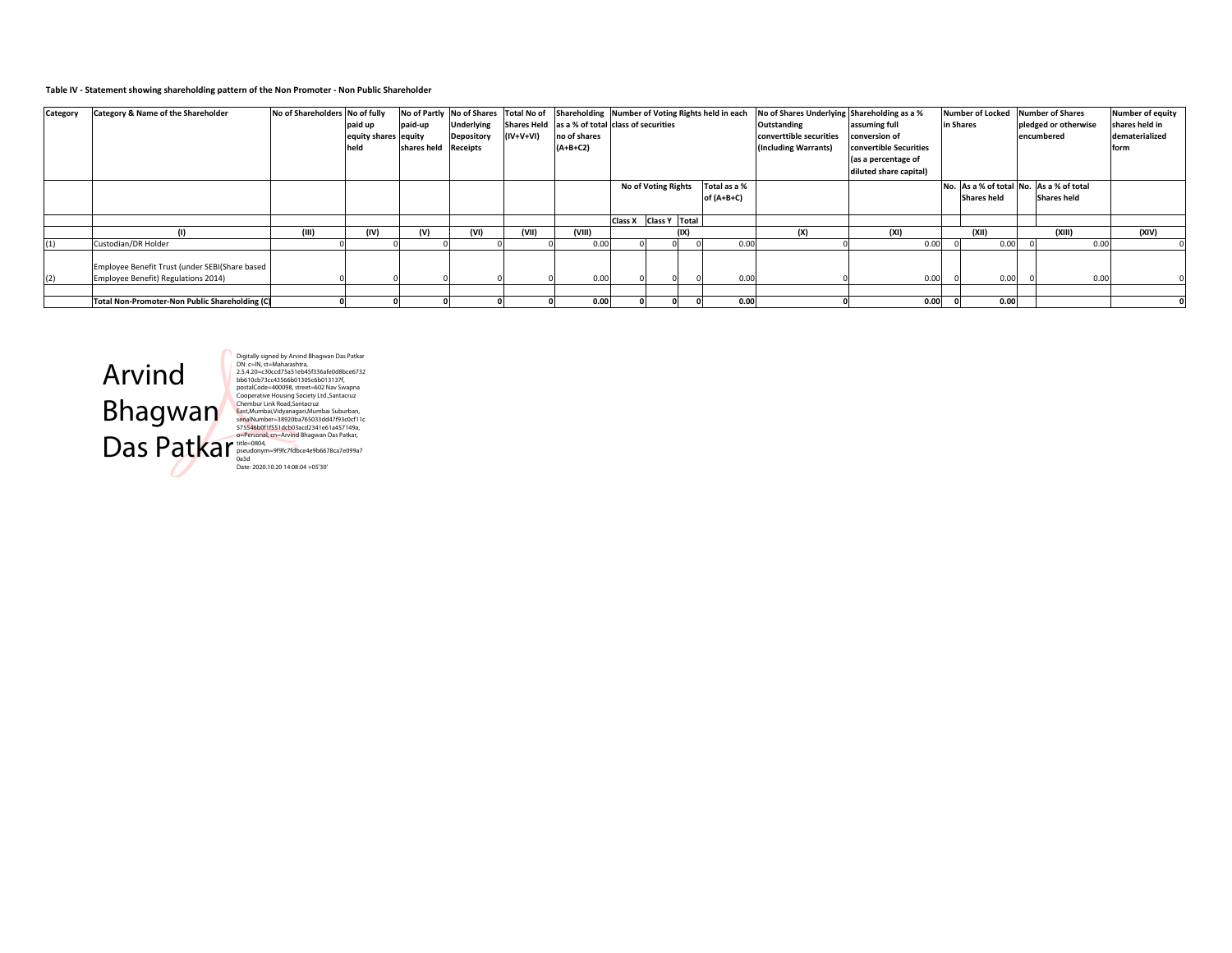| Details of the shareholders acting as persons in Concert including their Shareholding: |                     |              |          |  |  |  |  |  |  |  |  |  |  |
|----------------------------------------------------------------------------------------|---------------------|--------------|----------|--|--|--|--|--|--|--|--|--|--|
| Name of Shareholder                                                                    | <b>IName of PAC</b> | No of shares | Holding% |  |  |  |  |  |  |  |  |  |  |
| Total:                                                                                 |                     |              |          |  |  |  |  |  |  |  |  |  |  |



Digitally signed by Awring Blangwan Das Parkar<br>Digitally signed by Awring Blangwan Das Parkar<br>Discovery School Tassic electric System Control of the Constant<br>street-602 Nay Svagna Cooperative Housing Society<br>Reter-602 Nay